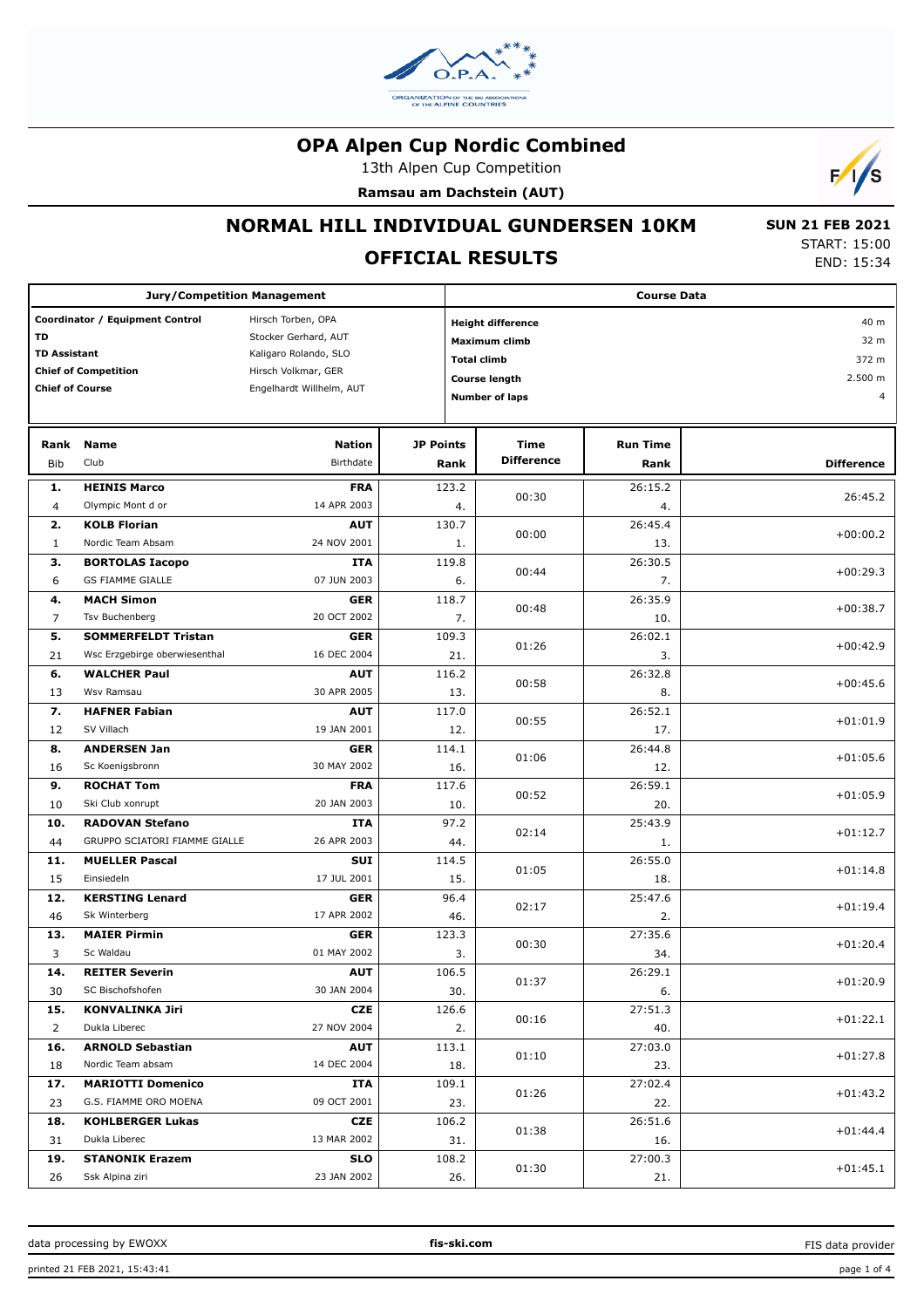

13th Alpen Cup Competition

**Ramsau am Dachstein (AUT)**



### **NORMAL HILL INDIVIDUAL GUNDERSEN 10KM**

 **SUN 21 FEB 2021** START: 15:00 END: 15:34

| <b>OFFICIAL RESULTS</b> |                           |                            |                          |                           |                         |                   |  |  |
|-------------------------|---------------------------|----------------------------|--------------------------|---------------------------|-------------------------|-------------------|--|--|
| Rank<br>Bib             | <b>Name</b><br>Club       | <b>Nation</b><br>Birthdate | <b>JP Points</b><br>Rank | Time<br><b>Difference</b> | <b>Run Time</b><br>Rank | <b>Difference</b> |  |  |
| 20.                     | <b>MICHAUD Tom</b>        | <b>FRA</b>                 | 108.5                    | 01:29                     | 27:04.7                 | $+01:48.5$        |  |  |
| 25                      | Union Sportive lamoura    | 11 NOV 2001                | 25.                      |                           | 24.                     |                   |  |  |
| 21.                     | <b>GEHRING Hannes</b>     | <b>GER</b>                 | 118.0                    | 00:51                     | 27:43.2                 | $+01:49.0$        |  |  |
| 9                       | SV Biberau                | 04 JAN 2003                | 9.                       |                           | 35.                     |                   |  |  |
| 22.                     | <b>SCHULA Pepe</b>        | <b>GER</b>                 | 113.3                    | 01:10                     | 27:24.5                 | $+01:49.3$        |  |  |
| 17                      | Ssv Geyer                 | 28 APR 2003                | 17.                      |                           | 32.                     |                   |  |  |
| 23.                     | <b>SIMEK Jan</b>          | <b>CZE</b>                 | 101.1                    | 01:58                     | 26:40.6                 | $+01:53.4$        |  |  |
| 38                      | Dukla Liberec             | 01 JUL 2003                | 38.                      |                           | 11.                     |                   |  |  |
| 24.                     | <b>BAUREGGER Samuel</b>   | <b>AUT</b>                 | 109.3                    | 01:26                     | 27:13.7                 | $+01:54.5$        |  |  |
| 22                      | Wsv Ramsau                | 26 NOV 2003                | 21.                      |                           | 26.                     |                   |  |  |
| 25.                     | <b>LEV Samuel</b>         | <b>AUT</b>                 | 117.4                    | 00:53                     | 27:48.3                 | $+01:56.1$        |  |  |
| 11                      | Sz Velden                 | 09 JAN 2003                | 11.                      |                           | 37.                     |                   |  |  |
| 26.                     | <b>GUETL Kilian</b>       | <b>AUT</b>                 | 107.9                    | 01:31                     | 27:13.9                 | $+01:59.7$        |  |  |
| 28                      | TS Ski Nordic 4.0         | 14 JAN 2004                | 28.                      |                           | 27.                     |                   |  |  |
| 27.                     | <b>PFANDL Nicolas</b>     | <b>AUT</b>                 | 102.2                    | 01:54                     | 26:56.8                 | $+02:05.6$        |  |  |
| 36                      | WSV Murau                 | 29 MAR 2003                | 36.                      |                           | 19.                     |                   |  |  |
| 28.                     | <b>GOUY Nils</b>          | <b>FRA</b>                 | 91.0                     | 02:39                     | 26:21.1                 | $+02:14.9$        |  |  |
| 52                      | Autrans                   | 10 JUL 2001                | 52.                      |                           | 5.                      |                   |  |  |
| 29.                     | <b>BRANDNER Sebastian</b> | <b>AUT</b>                 | 120.4                    | 00:41                     | 28:20.2                 | $+02:16.0$        |  |  |
| 5                       | SC Erzbergland            | 07 APR 2002                | 5.                       |                           | 44.                     |                   |  |  |
| 30.                     | <b>VRBEK Uros</b>         | <b>SLO</b>                 | 118.3                    | 00:50                     | 28:15.6                 | $+02:20.4$        |  |  |
| 8                       | Ssk Smartno na pohorju    | 01 APR 2003                | 8.                       |                           | 43.                     |                   |  |  |
| 31.                     | <b>FISCHER Jakob</b>      | <b>GER</b>                 | 101.9                    | 01:55                     | 27:18.9                 | $+02:28.7$        |  |  |
| 37                      | Ssv Geyer                 | 21 OCT 2001                | 37.                      |                           | 30.                     |                   |  |  |
| 32.                     | <b>MACH Lucas</b>         | <b>GER</b>                 | 108.9                    | 01:27                     | 27:48.4                 | $+02:30.2$        |  |  |
| 24                      | TSV Buchenberg            | 13 AUG 2004                | 24.                      |                           | 38.                     |                   |  |  |
| 33.                     | <b>BRUECKL David</b>      | <b>GER</b>                 | 100.7                    | 02:00                     | 27:22.1                 | $+02:36.9$        |  |  |
| 39                      | Wsv-Djk Rastbuechl        | 30 OCT 2003                | 39.                      |                           | 31.                     |                   |  |  |
| 34.                     | <b>FISCHBACHER Jonas</b>  | <b>AUT</b>                 | 88.5                     | 02:49                     | 26:33.8                 | $+02:37.6$        |  |  |
| 54                      | Wsv Ramsau                | 17 OCT 2004                | 54.                      |                           | 9.                      |                   |  |  |
| 35.                     | <b>SCHOENFELD Nick</b>    | <b>GER</b>                 | 111.1                    | 01:18                     | 28:06.6                 | $+02:39.4$        |  |  |
| 19                      | Vsc Klingenthal           | 07 JUN 2004                | 19.                      |                           | 42.                     |                   |  |  |
| 36.                     | <b>WASTIAN Maximilian</b> | <b>AUT</b>                 | 98.4                     | 02:09                     | 27:16.3                 | $+02:40.1$        |  |  |
| 42                      | Sv Innsbruck bergisel     | 25 MAY 2003                | 42.                      |                           | 28.                     |                   |  |  |
| 37.                     | <b>GRAEBERT Benedikt</b>  | <b>GER</b>                 | 104.8                    | 01:44                     | 27:49.1                 | $+02:47.9$        |  |  |
| 32                      | WSV Oberaudorf            | 02 FEB 2005                | 32.                      |                           | 39.                     |                   |  |  |
| 38.                     | <b>FADRHONS Matej</b>     | CZE                        | 91.9                     | 02:35                     | 27:12.7                 | $+03:02.5$        |  |  |
| 51                      | Sk Jested                 | 14 MAR 2002                | 51.                      |                           | 25.                     |                   |  |  |
| 39.                     | <b>SCHOENBERGER Lukas</b> | <b>AUT</b>                 | 96.9                     | 02:15                     | 27:35.4                 | $+03:05.2$        |  |  |
| 45                      | Sc Erzbergland            | 03 MAR 2003                | 45.                      |                           | 33.                     |                   |  |  |
| 40.                     | <b>MUHIC David</b>        | <b>SLO</b>                 | 99.8                     | 02:04                     | 27:46.6                 | $+03:05.4$        |  |  |
| 41                      | Sd Dolomiti               | 12 FEB 2002                | 41.                      |                           | 36.                     |                   |  |  |
| 41.                     | <b>HLADNIK Matic</b>      | <b>SLO</b>                 | 102.6                    | 01:52                     | 28:05.6                 | $+03:12.4$        |  |  |
| 35                      | Nsk Trzic                 | 14 FEB 2003                | 35.                      |                           | 41.                     |                   |  |  |
| 42.                     | <b>WIEDEMANN Beat</b>     | <b>GER</b>                 | 90.3                     | 02:42                     | 27:17.8                 | $+03:14.6$        |  |  |
| 53                      | Tsv Buchenberg            | 19 MAY 2004                | 53.                      |                           | 29.                     |                   |  |  |
| 43.                     | <b>GARBAJS Matic</b>      | <b>SLO</b>                 | 109.7                    | 01:24                     | 28:42.3                 | $+03:21.1$        |  |  |
| 20                      | Ssk Ilirija               | 21 OCT 2003                | 20.                      |                           | 50.                     |                   |  |  |

data processing by EWOXX **fis-ski.com**

FIS data provider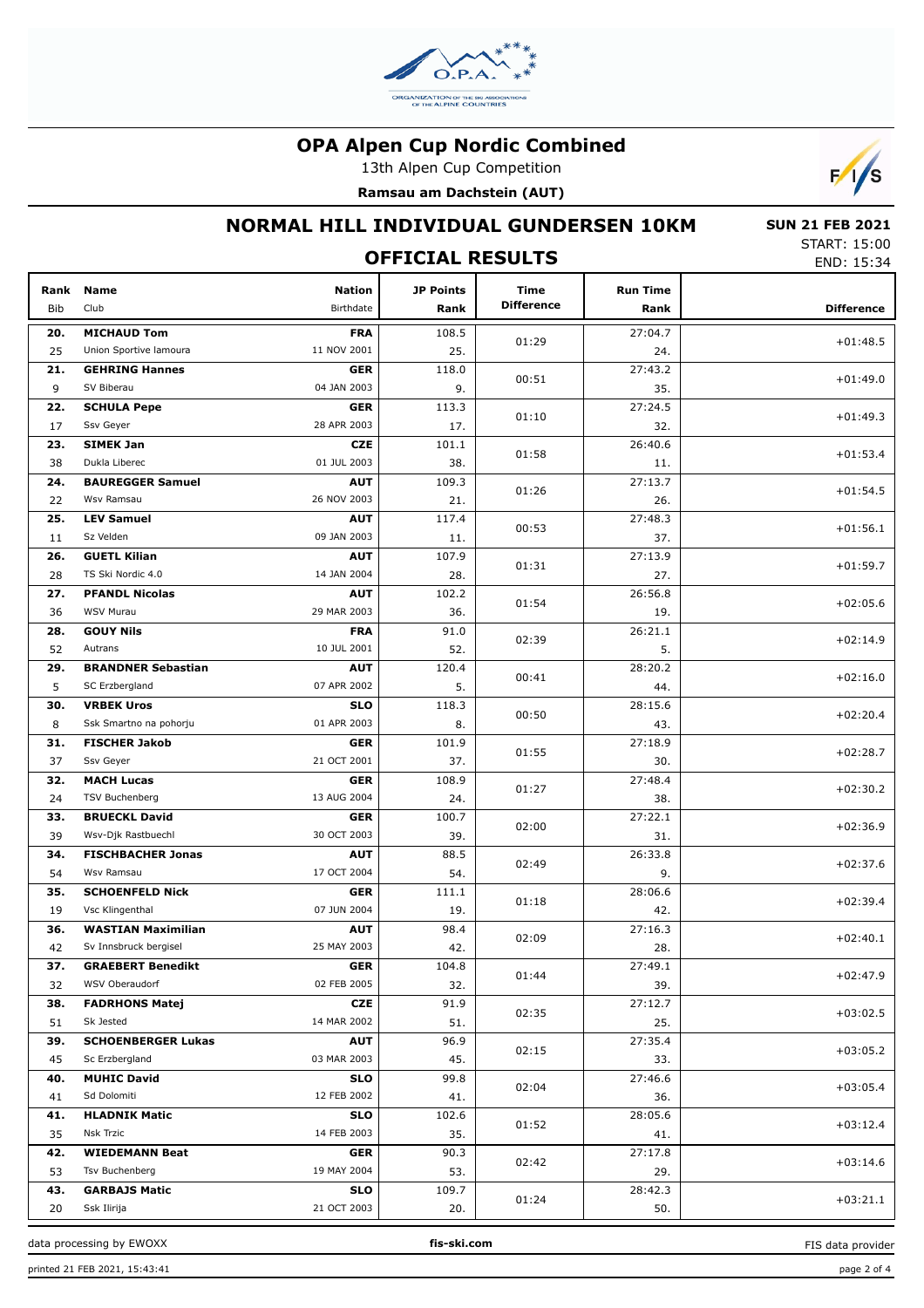

13th Alpen Cup Competition

**Ramsau am Dachstein (AUT)**



# **NORMAL HILL INDIVIDUAL GUNDERSEN 10KM**

 **SUN 21 FEB 2021** START: 15:00 END: 15:34

| <b>OFFICIAL RESULTS</b> |                                 |                            |                   |                           |                         |                   |  |  |
|-------------------------|---------------------------------|----------------------------|-------------------|---------------------------|-------------------------|-------------------|--|--|
| Rank<br><b>Bib</b>      | <b>Name</b><br>Club             | <b>Nation</b><br>Birthdate | JP Points<br>Rank | Time<br><b>Difference</b> | <b>Run Time</b><br>Rank | <b>Difference</b> |  |  |
| 44.                     | <b>SUDEK Radim</b>              | <b>CZE</b>                 | 100.4             |                           | 28:25.9                 |                   |  |  |
| 40                      | Dukla Liberec                   | 06 JAN 2004                | 40.               | 02:01                     | 46.                     | $+03:41.7$        |  |  |
| 45.                     | <b>JOHN Jan</b>                 | <b>CZE</b>                 | 75.6              |                           | 26:49.6                 |                   |  |  |
| 60                      | <b>Bkl Machov</b>               | 15 FEB 2005                | 60.               | 03:40                     | 15.                     | $+03:44.4$        |  |  |
| 46.                     | <b>GRENTNER Matthias</b>        | <b>AUT</b>                 | 114.6             |                           | 29:31.3                 |                   |  |  |
| 14                      | Sc Erzbergland                  | 11 MAY 2003                | 14.               | 01:04                     | 56.                     | $+03:50.1$        |  |  |
| 47.                     | <b>TREAND Lilian</b>            | <b>FRA</b>                 | 98.0              |                           | 28:27.9                 |                   |  |  |
| 43                      | Olympic Mont d or               | 12 JUN 2005                | 43.               | 02:11                     | 47.                     | $+03:53.7$        |  |  |
| 48.                     | <b>STENZEL Richard</b>          | <b>GER</b>                 | 103.3             |                           | 29:00.3                 |                   |  |  |
| 33                      | SC Motor Zelle-Mehlis           | 26 OCT 2005                | 33.               | 01:50                     | 54.                     | $+04:05.1$        |  |  |
| 49.                     | <b>OTTENHEIMER Remi</b>         | <b>FRA</b>                 | 93.7              |                           | 28:23.3                 |                   |  |  |
| 49                      | Vercors Ski de fond             | 06 DEC 2004                | 49.               | 02:28                     | 45.                     | $+04:06.1$        |  |  |
| 50.                     | <b>MUHIC Aleks</b>              | <b>SLO</b>                 | 94.0              | 02:27                     | 28:28.1                 | $+04:09.9$        |  |  |
| 48                      | Sd Dolomiti                     | 12 FEB 2002                | 48.               |                           | 48.                     |                   |  |  |
| 51.                     | <b>WUNDERLICH Mika</b>          | <b>GER</b>                 | 68.5              |                           | 26:47.3                 |                   |  |  |
| 62                      | Sc Rueckershausen               | 26 FEB 2005                | 62.               | 04:09                     | 14.                     | $+04:11.1$        |  |  |
| 52.                     | <b>GUYOT Paul</b>               | <b>FRA</b>                 | 92.5              |                           | 28:42.4                 |                   |  |  |
| 50                      | Ski Morbier bellefontaine morez | 29 JUN 2002                | 50.               | 02:33                     | 51.                     | $+04:30.2$        |  |  |
| 53.                     | <b>KOSAK Simon</b>              | <b>GER</b>                 | 95.1              |                           | 28:57.6                 | $+04:34.4$        |  |  |
| 47                      | Wsv-Djk Rastbuechl              | 20 SEP 2003                | 47.               | 02:22                     | 53.                     |                   |  |  |
| 54.                     | <b>DOVZAN Lovro</b>             | <b>SLO</b>                 | 103.2             |                           | 29:47.8                 |                   |  |  |
| 34                      | Nsk Trzic fmg                   | 29 JUL 2004                | 34.               | 01:50                     | 59.                     | $+04:52.6$        |  |  |
| 55.                     | <b>HERBRECHTER Max</b>          | <b>GER</b>                 | 108.0             |                           | 30:09.9                 | $+04:55.7$        |  |  |
| 27                      | WSC 07 Ruhla                    | 27 AUG 2004                | 27.               | 01:31                     | 60.                     |                   |  |  |
| 56.                     | <b>ACKO Sandi</b>               | <b>SLO</b>                 | 87.8              | 02:52                     | 28:49.6                 | $+04:56.4$        |  |  |
| 55                      | Ssk Smartno na pohorju          | 20 JAN 2002                | 55.               |                           | 52.                     |                   |  |  |
| 57.                     | <b>ZARUCCHI Nico</b>            | <b>SUI</b>                 | 74.3              | 03:46                     | 28:31.1                 | $+05:31.9$        |  |  |
| 61                      | Alpina St. moritz               | 31 AUG 2003                | 61.               |                           | 49.                     |                   |  |  |
| 58.                     | <b>ZAJEC Urban</b>              | <b>SLO</b>                 | 79.8              | 03:24                     | 29:28.5                 | $+06:07.3$        |  |  |
| 56                      | Sk Triglav kranj                | 21 FEB 2005                | 56.               |                           | 55.                     |                   |  |  |
| 59.                     | <b>WEGMANN Alois</b>            | <b>GER</b>                 | 79.3              | 03:26                     | 29:45.4                 | $+06:26.2$        |  |  |
| 57                      | SC Oberstdorf                   | 15 OCT 2005                | 57.               |                           | 57.                     |                   |  |  |
| 60.                     | <b>FACCHINI Manuel</b>          | ITA                        | 77.0              | 03:35                     | 29:46.0                 | $+06:35.8$        |  |  |
| 58                      | U.S. DOLOMITICA A.S.D.          | 09 SEP 2002                | 58.               |                           | 58.                     |                   |  |  |

| Did not finish |               |            |              |       |  |  |  |  |
|----------------|---------------|------------|--------------|-------|--|--|--|--|
| Bib            | <b>Name</b>   |            |              |       |  |  |  |  |
| 29             | ZELNIK Matija | <b>SLO</b> | 29.<br>106.8 | 01:36 |  |  |  |  |

| Disgualified |                   |            |             |       |                                     |  |  |  |
|--------------|-------------------|------------|-------------|-------|-------------------------------------|--|--|--|
| <b>Bib</b>   | <b>Name</b>       |            |             |       |                                     |  |  |  |
| 59           | <b>HAFNER Gal</b> | <b>SLO</b> | 59.<br>76.8 | 03:36 | ICR531.3.1 Violated start procedure |  |  |  |

data processing by EWOXX **fis-ski.com**

FIS data provider